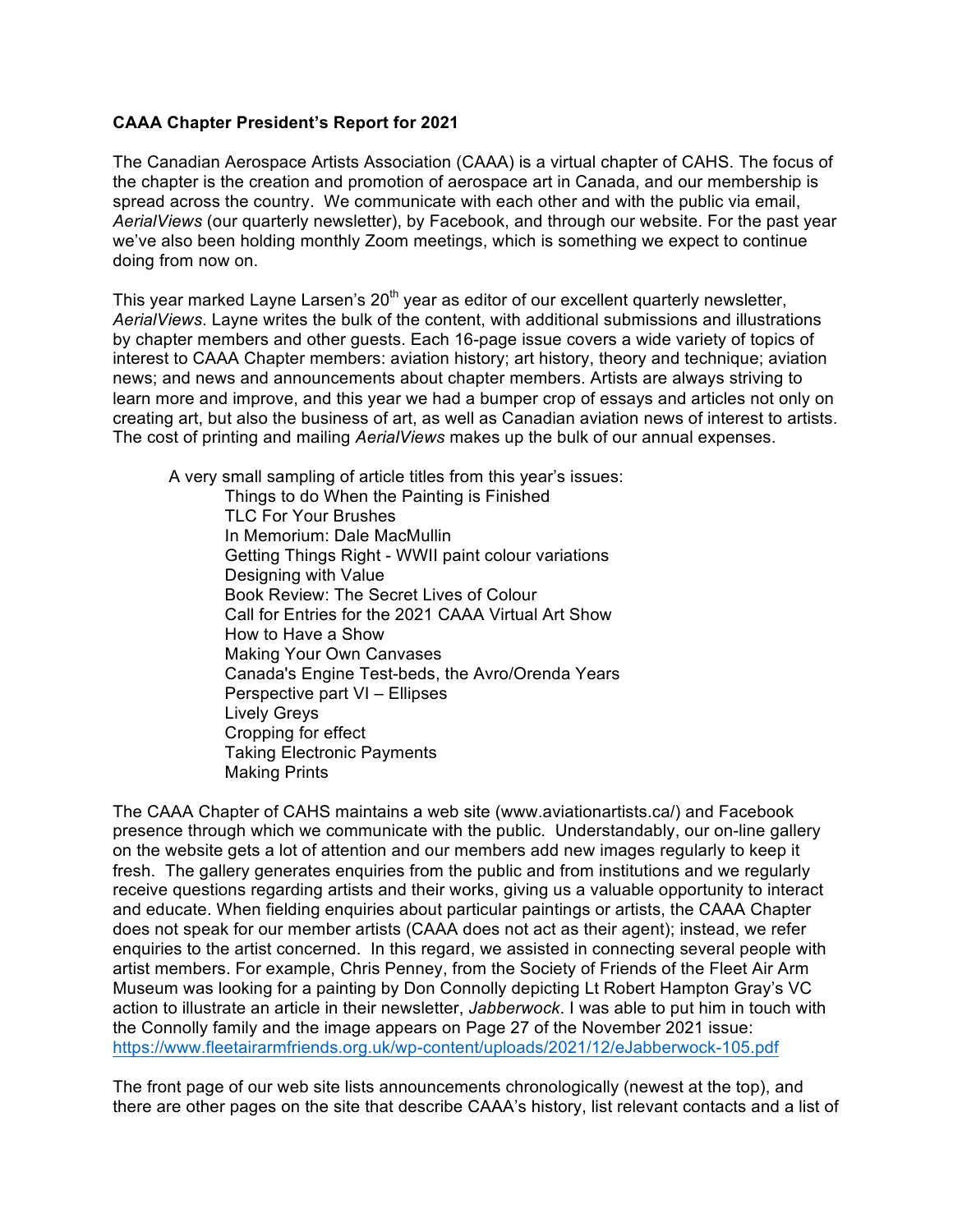links related to aerospace history and art. The web page is, admittedly, starting to look a little basic and dated in style, but we maintain it ourselves to keep costs down and only pay for hosting.

Most of the announcements made on the web site are echoed on our Facebook page, which has a modest but respectable following of about 900 people. As one might expect, the most popular posts are those announcing new paintings in our gallery, and this helps to drive more visitors to our website, where they can also learn more about CAAA and what we do. In the past few years many of our new members have come to us through a first contact via the CAAA Facebook page. We also regularly 'like' and 'share' posts by other Facebook pages that promote aviation art and aviation history, that we feel might be of interest to our members and followers.

This year the CAAA put on a virtual art show on the theme: *Help from Above - Humanitarian Aviation*. The show was open to members of CAAA as well as CAHS members and was promoted on the CAAA website, the CAAA Facebook page, Twitter, Instagram and the CAHS monthly newsletter. Despite that, it only had 376 visits from the time it opened in August until the end of the year, which is quite disappointing. As this was intended as a 'trial run' for future virtual art shows, we plan to try again this year and see if we can improve on that performance. The show remains on the CAAA website under the "Special Galleries" section.

During the year, CAAA was contacted by two different military organizations regarding commissioning works to commemorate special occasions. Both were pursued vigorously but one sponsor appears to have lost interest before actually providing any specifications. The second provided a set of detailed specifications and at least two member artists have applied for the job.

**Meetings held in 2021**. All meetings were conducted via Zoom and all CAAA members were invited to participate. Attendance varied between seven and 14 with an average of 11 (one third of the active artist members). Meeting dates and topics discussed:

#### January 16

Present: Eric Mitchell, Pres. And Webmaster; Elizabeth McRae, Secretary/Treasurer; Ardell Bourgeois, 1st V.P. and B.C. Regional Rep.; Layne Larsen, Editor of Aerial Views; Martin Myers; Paul Seguna; Sam Cole; Wes Lowe; Harold Skaarup, Eastern Regional Rep.; Doby Dobrostanski, Public Relations.

Topics: CAAA-CAHS Logo for the CAHS website; 2024 RCAF Centennial; Compiling a list of important Canadian Aviation events and dates; Initial suggestion of mounting an on-line art show.

# February 20

Present: Eric Mitchell, Pres. And Webmaster; Elizabeth McRae, Secretary/Treasurer; Ardell Bourgeois, 1st V.P. and B.C. Regional Rep.; Layne Larsen, Editor of Aerial Views; Martin Myers; Jeff Stephenson; Wes Lowe; Harold Skaarup; Eastern Regional Rep.; Doby Dobrostanski, Public Relations; Grant Gulland.

Topics: Proposed increase in dues deemed unnecessary at this time; thanks to CAHS we can now accept charitable donations; news from CAHS; List of historical Canadian aviation events; Discuss virtual art show.

March 27